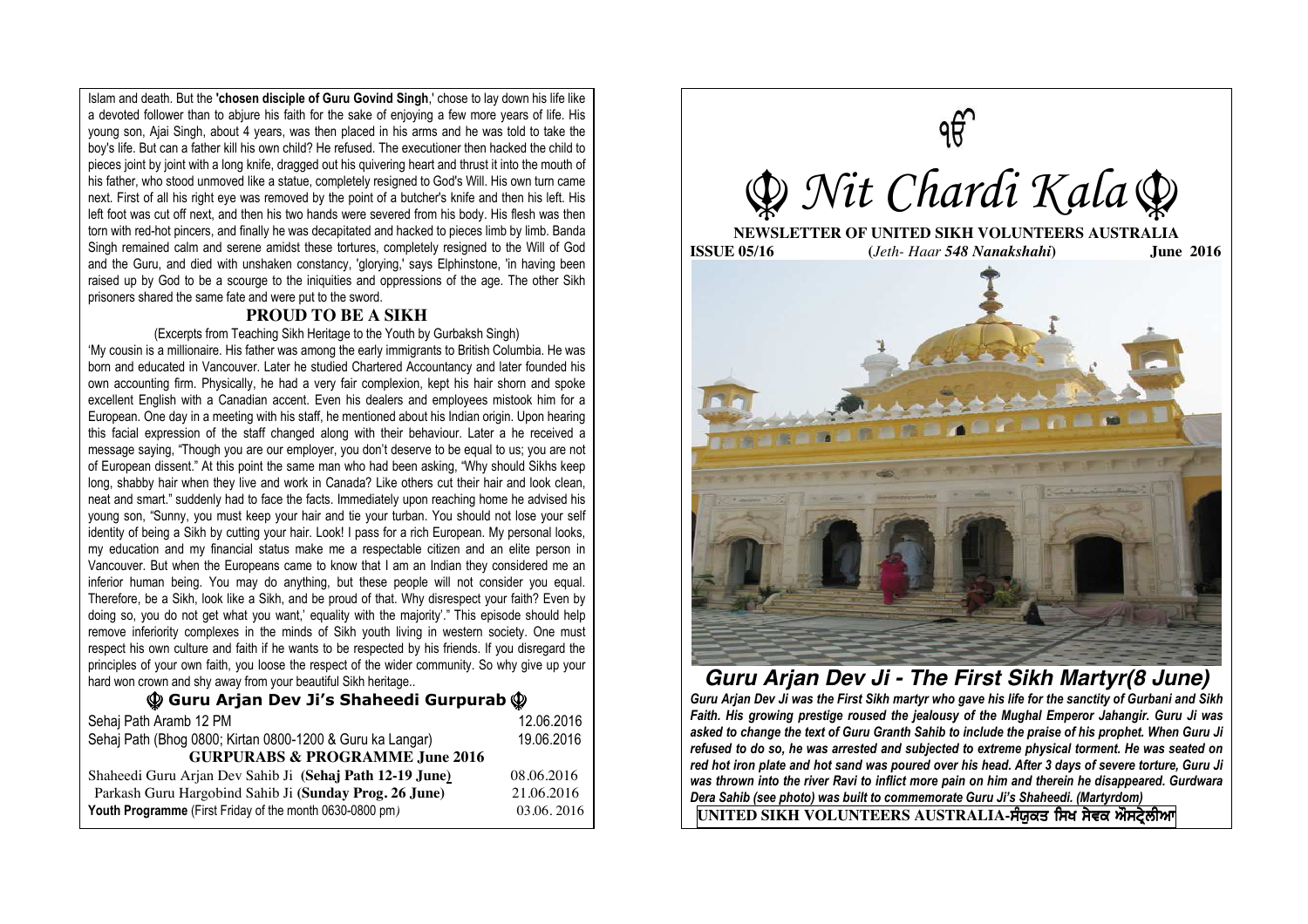## **Bhagat Puran Singh's Letter to the Indian Govt. Renouncing "Padam Shree"**

The President of India,

Rashtrpati Bhavan, Delhi.

Subject: Return of the award of Padam Shree against the in-human army action at Sri Darbar Sahib Shriman ii.

Sending the armed forces into Sri Darbar Sahib for military action has already produced countless painful results. As a result of this army action the Sikh world has been deeply hurt. You have seen how painful has been the effect of this army action on the Darshani Deodhi and the building of Sri Akal Takhat. Army has perpetrated acts, which you could not have known. Up to September 9, 1984, I have been investigating what I have heard from the people. I have exercised much restraint and have not rushed to conclusions. I will relate some of the happenings (that I have investigated).

1. Army-men arrested a scripture reader of Sri Darbar Sahib along with his family. The entire family was not given either food or water for the whole day. Rifle butts were administered on the scripture reader's hands the whole day. Another scripture reader of the shrine was given the same treatment until his hands were swollen. 2. The sangat in Darbar Sahib complex consisting of women, men and children has been fired upon (and killed) as the mosquitoes are wiped out with poisonous spray.

3. The pilgrims who had been arrested in Sri Darbar Sahib and Teja Singh Samundari Hall around 12 noon on Tuesday were given water by the Sikh army-men after thirty hours on Wednesday. The children's eyes were popping out with thirst and their mothers tried to moist their lips with sweat. When some women asked for water for the children the army-men told them that the children would grow up and kill the army-men so why should they be given water? On Tuesday the small quantity of water that was given to the children had cigarettes thrown into it. They were told that this is the prasad of their Guru. Army-men smoked cigarettes in Teja Singh Samundari Hall and kept on blowing the smoke at the Sikhs. The treatment meted out to the Sikhs in the name of army action has deeply hurt the feelings of the Sikh world. Hands of the young pilgrims, arrested from Darbar Sahib, were tied with their turbans, their hair were untied and used to cover their eyes with. They were forced to kneel down on the hot marble floor and to walk around on their knees. Hands of the



boys were tied behind them and they were shot through their foreheads. On the first of June 1984 the CRPF had commenced firing on Sri Darbar Sahib Amritsar. On the first of June before the arrival of the army, the CRPF had killed a scripture reader in attendance upon Guru Granth Sahib and the volume itself was shot at. After it was all over, the Sikh Reference Library and the Sikh Museum were set on fire out of enmity and in pursuance of predetermined action. On June 3, 1984, two Sikhs wearing yellow turbans and kirpans got off at Batala bus stand. They were asked by the army-men to take off their turbans. On their refusal to do so they were both shot dead. Another Nihang was shot at and killed near Gumtala jail because he had refused to surrender his kirpan. One Sikh in proper Sikh dress was standing on the roof of his house in an area of Amritsar called Kittas.

Army-men killed because he was wearing a yellow turban. On the third of July a black turbaned and kirpanwearing young Sikh of about 25 years of age was walking past the Kitchlew traffic island. The army arrived, handcuffed and arrested him although nothing incriminating was found on his person. When army-men went to arrest the President of the Shiromani Gurdwara Prabandhak Committee Sardar Gurcharan Singh Tohra

from Teja Singh Samundari Hall, one of them was smoking a cigarette. When Sardar Tohra asked him not to smoke (in the holy precincts), his reply was, "shut up old-man or I will shoot you dead. Tohra said 'I am the President of this place' upon which the army-men became quiet. Temple servants of Sri Darbar Sahib Mukatsar, were made to lie face downwards in the circumambulatory path around the sacred tank and beaten mercilessly. As a result of this one of them died. All those boys who had taken amrit were pulled out of their homes in the villages and were beaten severely. I am compelled to observe that the army has displayed bankruptcy of character and has acted with hearts full of enmity and in a manner indicating that it wanted to wipe out the Sikhs. Young-men from villages have been troubled much after the army action. Apart from the truth depicted above, I have received information about such shameful incidents, to mention which is to violate the cultural norms. After hearing of and seeing such happenings, I reject and return to you the award of Padam Shree conferred upon me. ….*Puran Singh Bhagat.* 

### **On 300th Anniversary of the Martyrdom of Baba Banda Singh Bahadur & Sikhs (Excerpts of eyewitness accounts from an article from searchsikhism)**

From Gurdas Nangal Fort Banda Singh and the other Sikh prisoners were taken to Lahore. Zakriya Khan considered the number of 200 prisoners too small to be presented to the Emperor. He, therefore, ordered a general hunt of the Sikhs throughout the country. Thus in a few days thousands of Sikhs, for no fault but that they professed the Sikh faith, fell under the executioner's sword to fill 700 carts of heads to be dispatched to Delhi. On 27th February, 1716, Banda Singh and the other Sikh prisoners were brought in a procession, to Delhi. Banda Singh himself, seated in an iron cage was placed upon an elephant. After his elephant came the other Sikh prisoners, 740, tied two and two upon saddleless camels. Upon their heads were placed high fantastic fool's caps of ridiculous shape. But these unfortunate Sikhs, were quite happy



and cheerful, joyfully singing the sacred hymns of their Scripture; not the slightest sign of dejection was seen on their faces. Not all insults that their enemies had inflicted could rob the brave disciples of Guru Govind Singh of their natural dignity. 'Without any sign of dejection or shame, they rode on, calm and cheerful, even anxious to die the death of Martyrs. Banda Singh, Baj Singh, Bhai Fateh Singh and a few other leaders were imprisoned at the Tripolia. Banda Singh's wife and, his four years old son, Ajai Singh, were taken to the harem, and the remaining 694 Sikhs were

handed over to Police Chief for execution. The execution of the Sikhs began on 5th March, 1716, opposite the Kotwali (Police Station) on the side of the Tripolia. One hundred of the Sikh prisoners were taken out of their prison every day and were seated in lines for execution, with blacksmiths kept ready in attendance on the executioners to sharpen their swords. Life was promised to anyone who would renounce his faith, but they would not prove false to their Gurus and **'to the last it has not been found that one apostatized from this new formed religion,' write Surman and Stephenson** (English ambassadors to the Mughal Court) The Sikhs welcomed death with undaunted spirit, presented their heads to the executioners with cheerful faces, and, with the words 'Wahiguru! Wahiguru! on their lips, they joyfully gave up their lives amidst the wondering praise of the populace. It was not till June 19th, that Banda Singh was led out to execution. The fate reserved for Banda Singh is too excruciating to be described. On 19th June, 1716, Banda Singh, his son Ajai Singh, Sardar Baj Singh, Ram Singh, Bhai Fateh Singh, Ali Singh and others, were taken to the Shrine of Bakhtiyar Kaki, near Qutab Minar. After Banda Singh had been dismounted and seated on the ground, he was offered the usual choice between